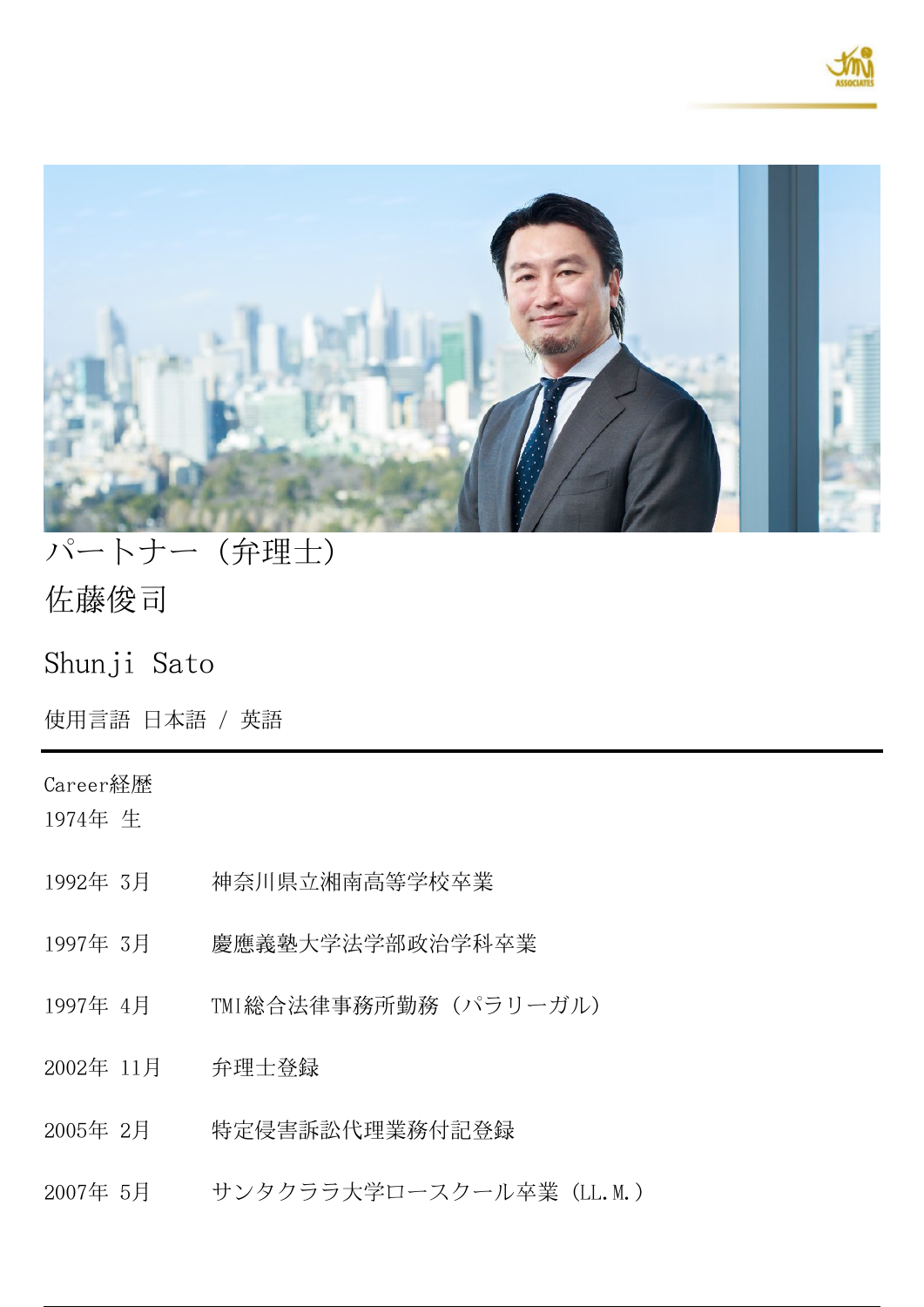- 2007年 9月 サンフランシスコのモルガン・ルイス&バッキアスLLP勤務
- 2008年 7月 TMI総合法律事務所復帰
- 2012年 1月 パートナー就任
- 2016年 1月 国際商標協会(INTA) Board of Directors 就任 (‐2018年)
- 2016年 1月 国際商標協会(INTA) Asia-Pacific Global Advisory Council 就任 (‐2019年)
- 2018年 3月 特定非営利活動法人TABLE FOR TWO International 理事 就任

## **SPECIALTY**

## **取扱分野**

商標/意匠/不正競争防止法/著作権/知財争訟/出願/鑑定/税関手続/模倣品対策/ブラ ンドマネジメント

## AFFILIATION

**登録・所属**

日本弁理士会(JPAA)(2002) / 特定侵害訴訟代理業務付記登録 (2005) 日本弁理士会 、 商標委員会委員長 (2013) 、 同副委員長 (2010-2012)<br>、 国際活動センター (2015-現在) / 日本商標協会 (JTA) 常務理事 、 国際活動センター (2015-現在) / 日本商標協会 (JTA) 常務理事 (2012-現在) 、国際活動委員会委員長(2012-2020)、同副委員長(2010-2011、2021-現在) / 国際商標協会(INTA)、Board of Directors(2016-2018) 、Asia-Pacific Global Advisory Council (2016-2019)、Trademark Office Practices Committee (2021-現在)、 周知・著名商標 委員会東アジア・パシフィック地域担当委員会委員長(2018-2019)、委員 (2016-2017)、INTA's Regional Conference in Tokyo ("Trademarks in Japan") 共同議長 (2015)、ラウンドテーブル委員会委員 (2013-2015) 非伝統的商標委員会東アジア・パシフィック地域担当委員会委員 (2012-2015) / アジア弁理士協会、商標委員会 (2010-現在) / 日本知的財産仲裁センター(JIPAC) JPドメイン名紛争処理パネリスト候補者(2015-現在) / 日本弁理士会中央知的財産研究所研究部会研究員(2017-現在)

PUBLICATIONS・EVENTS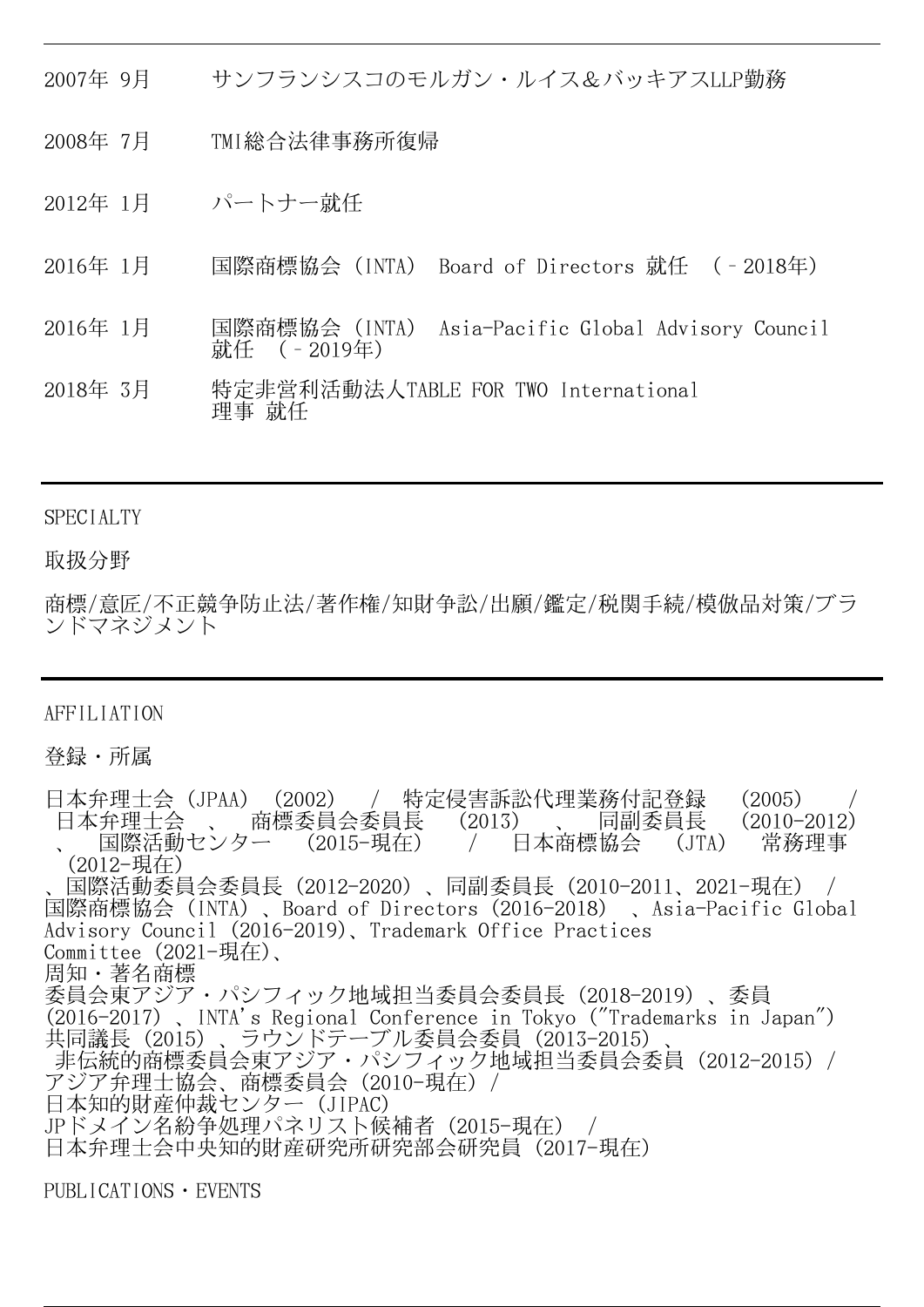| 論文・著書・セミナー      |    |                                                                                                                                                                                                           |
|-----------------|----|-----------------------------------------------------------------------------------------------------------------------------------------------------------------------------------------------------------|
| 2022/06/16 セミナー |    | 代理人から見たマドリッド制度の活用方法/The Madrid<br>System in Practice: User's View (in Japanese)                                                                                                                           |
| 2022/04/27      | 論文 | Insights on Latest Notable Design/Trademark Cases -<br>2. "charmantsac" Trademark Case                                                                                                                    |
| 2022/01/14 セミナー |    | 日本商標協会模倣対策部会2022年1月度定例会 「INTAにおけ<br>る模倣対策活動の紹介」                                                                                                                                                           |
| 2021/10/26 セミナー |    | Roundtable Discussion on Brand Protection in Japan<br>"Recent IP High Court Decisions on Non-Traditional                                                                                                  |
| 2021/06/28 セミナー |    | Marks in Japan"<br>「混同と類似の関係性」(「不正競争を中心とした非登録<br>型知財法制」研究部会発表)                                                                                                                                            |
| 2021/06/22 セミナー |    | Asia - Brand Enforcement and Brand Protection -<br>highlights, best practices, recent relevant case law                                                                                                   |
| 2021/06/16 セミナー |    | & upcoming changes from Japan, Taiwan, India<br>特許庁・日本商標協会 合同セッション<br>~コンセント制度の導入に向けた課題と展望~                                                                                                               |
| 2021/04/30      | 論文 | "Key Changes in Japan IP Law, Act and<br>Practice (1. Design) " and "Insight on Latest Notable<br>Trademark Cases" (by Shunji Sato) , "Highlight on<br>Trial and Appeal Board Decisions" (by Haruka Iida) |
| 2021/04/07 セミナー |    | 令和の時代のコンセント制度                                                                                                                                                                                             |
| 2021/03/02 セミナー |    | 【日本弁理士会】中央知的財産研究所第18回公開フォー<br>ラム「我が国商標法を考えるための5つのテーマ」"令和の                                                                                                                                                 |
| 2020/12/31 論文   |    | 時代のコンセント制度"<br>令和の時代のコンセント制度                                                                                                                                                                              |
|                 |    | 2020/07/10 セミナー 「ミャンマー新商標法の概要」                                                                                                                                                                            |
| 2020/02/26 セミナー |    | 【セミナー開催中止】TMI総合法律事務所 / JICA<br>ミャンマー事務所 / 株式会社日本経済社共催セミナー「ミ                                                                                                                                               |
| 2020/02/17 セミナー |    | ャンマーの知財・商標対策の最新状況と備えについて」<br>[MIPPA Intellectual Property Seminar in Myanmar /<br>"Basics of Trademark Prosecution" (Shunji SATO)<br>and                                                                  |
| 2020/01/31      | 論文 | "Introduction of JPAA" (Koji AKANEGAKUBO) 」<br>「ミャンマー新商標法と既存商標の保護について」<br>(MUFG<br>Global Business Insight Asia & Oceania)                                                                                |
| 2020/01/30 セミナー |    | Strategies for Trademark Protection in Asial                                                                                                                                                              |
|                 |    |                                                                                                                                                                                                           |

Other

**その他の論文/著書/セミナー/講演**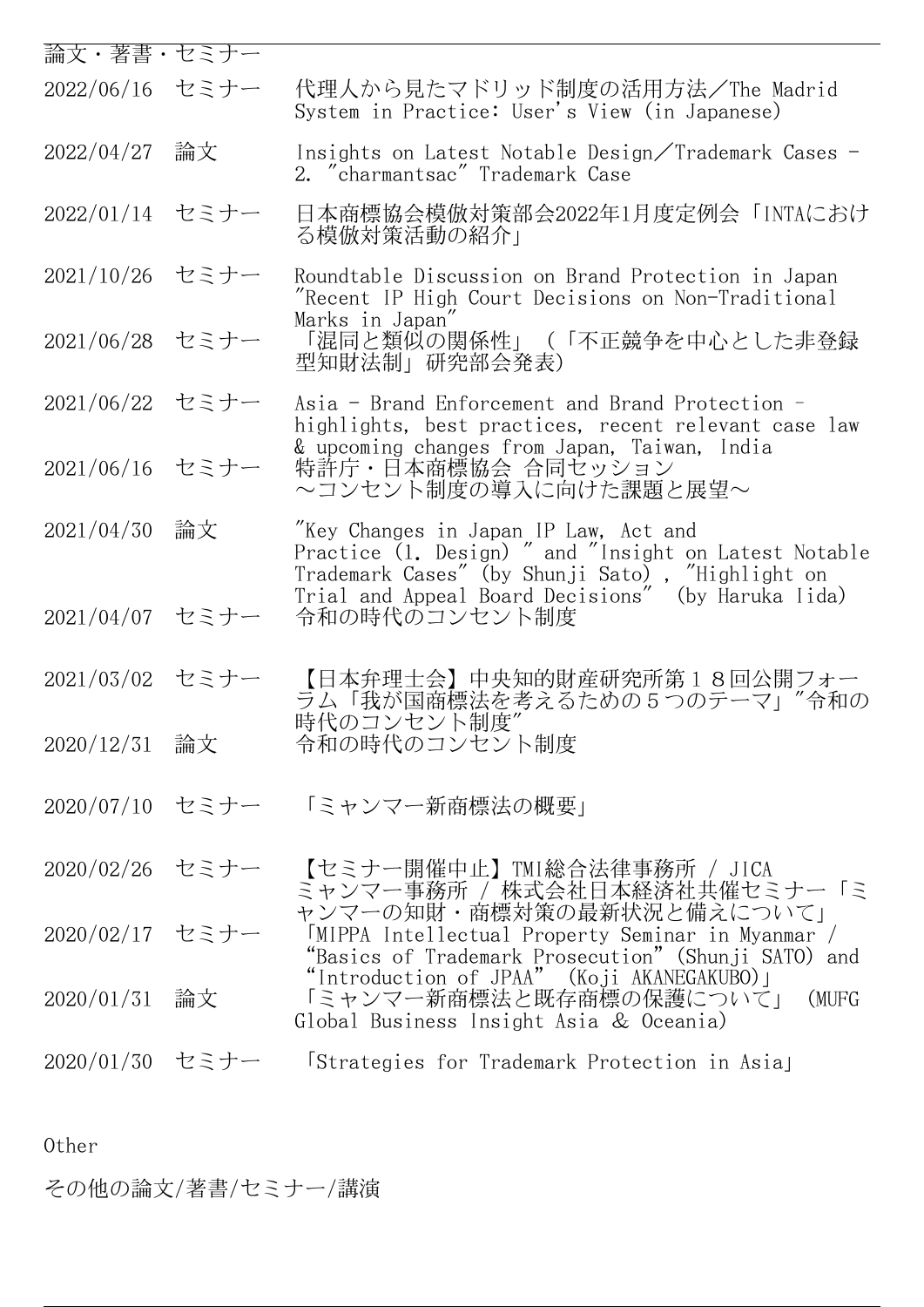## ■その他の論文・著書

2016/09

著書 『知的財産判例総覧2014 Ⅱ』 青林書院(編者)

2016/08

著書 『知的財産判例総覧2014 Ⅰ』 青林書院(編者)

#### 2013

論文 「欧州共同体商標の「真正な使用(Genuine Use)」に関する欧州連合司法裁判所ONEL/OMEL判決」 TMI Associates Newsletter Vol.15 (SUMMER 2013)

#### 2012

論文 「色彩の商標の保護範囲に関する米第2巡回区連邦控訴裁判所判決(ク リスチャン・ルブタン vs. イヴ・サンローラン)」 TMI Associates Newsletter Vol.13 (AUTUMN 2012)

## 2013/04

論文 「Recent IP High Court Decisions and Appeal/Trial Board Decisions including Opposition Decisions (2) IP High Court and District Court Cases in 2012 where the similarity between like marks and likelihood of confusion was discussed」JTA BULLETIN, Issue No.18(共著)

## 2012/04

論文 「Recent IP High Court Decisions and Appeal/Trial Board Decisions (2) Similarity JTA BULLETIN, Issue No. 17

#### 2012

論文 「中国でのOEM生産に関する商標権侵害についての最近の裁判例」 TMI Associates Newsletter Vol.10 (WINTER 2012)

#### 2011

著書 『JAPAN BUSINESS LAW REVIEW II (Trademark Law Update)』 アイ・エル・エス出版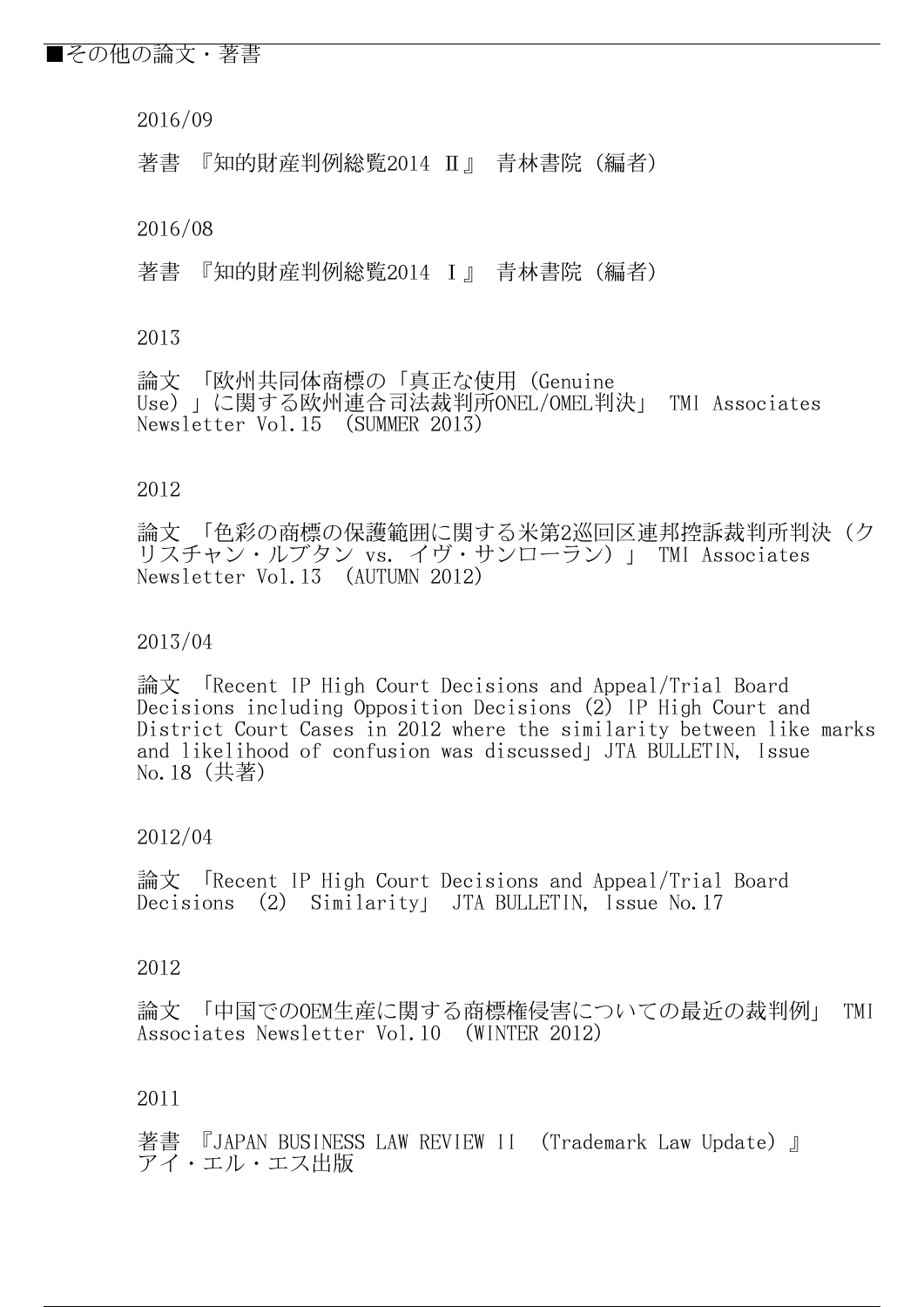#### 2011/11

論文 「欧州共同体意匠についての初めての欧州司法裁判所(CJEU)判決~P OG事件~」 ウエストロー・ジャパン株式会社

2011

論文 「商標法3条2項に基づく商標権の権利範囲」 パテントVol. 64 No. 8

#### 2011/06

論文 「2. Recent IP High Court Decisions and Appeal Board Decisions (2) Similarity」 JTA BULLETIN, Issue No.16

#### 2011/06

論文 「連邦商標希釈化改正法から5年―希釈化に必要な類似性の程度―」 ウエストロー・ジャパン株式会社

## 2011

論文 「Non-traditional marks expanding in Japan」 Managing Intellectual Property 2011年2月号

## 2011/01/14

#### 論文

「不使用商標の商標権者が破産している場合の後願排除効の問題について」 TMI Associates Newsletter Vol.6

## 2010/12

論文 「不使用取消審判の印紙代の適正化について」 ウエストロー・ジャパン株式会社

## 2010/08

#### 論文

「商標法におけるパロディ許容の可能性~シーサーとプーマの戦い~」 ウエストロー・ジャパン株式会社

#### 2010

## 著書 『知的財産

プロフェッショナル用語辞典』(TMI総合法律事務所編著) 日経BP社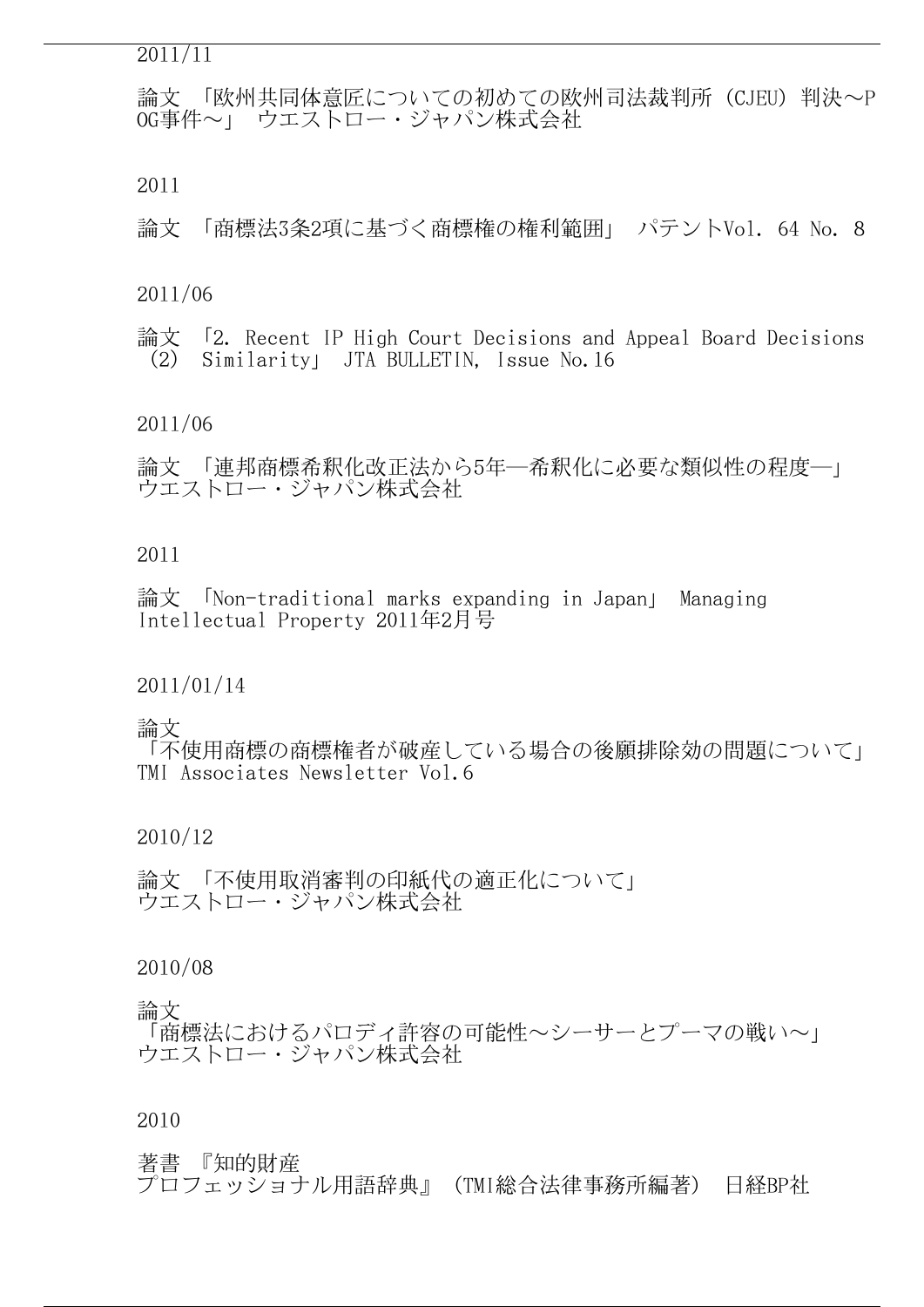2010/04

論文 「偽ブランド品とネットオークション」 ウエストロー・ジャパン株式会社

2010/01

論文 「2. Recent Decisions by the JPO Board of Appeal (2) Cases where the similarity of marks was discussed | JTA BULLETIN, Issue No.15

2009

著書 『M&Aを成功に導く 知的財産デューデリジェンスの実務』 中央経済社

2008

論文 「米国におけるWell-Known Marks Doctrineについて - 属地主義と周知商標保護の原則 -」 パテントVol. 61 No. 5

2006

論文 「最近の判例から学ぶ商標の適切な取得及び使用」 知財管理 Vol. 56 No. 5

2004/05

論文「PLC Cross-border Handbooks: Intellectual Property 2004/05 (Japan Chapter)」 Practical Law Company

■その他のセミナー・講演

2013/03/13

外部 「2012 Year in Review and Trends for 2013 ~2012年の商標裁判例の概説~」(PA会第5回一般研修セミナー)

 $2012/9/26 \sim 27$ 

Morgan, Lewis & Bockius LLP/TMI総合法律事務所ジョイントセミナー 「製品デザインとオンラインビジネスに関する新たな商機とチャレンジ」

2012/02/22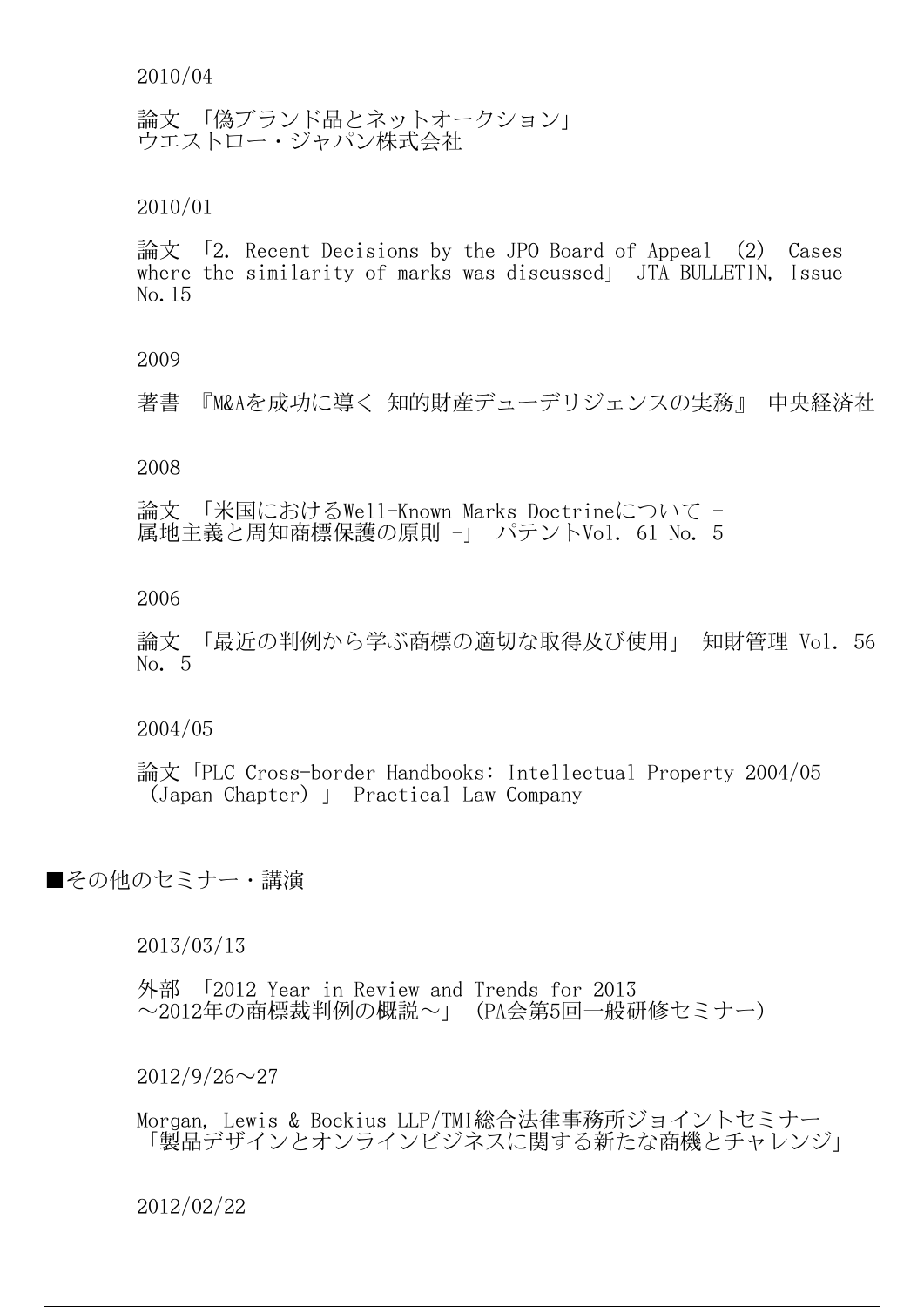外部 「知っておくべき最新の商標裁判例~2010年及び2011年に出された判 決を振り返って」(PA会第3回一般研修セミナー)

 $2011/10/20 \sim 21$ 

外部 「The JPO's current practice that does not allow for consent letters」(INTA and JPAA Meeting 及び INTA and JTA Leadership Meeting)

2011/09/09

外部 「e-Discovery in Trademark Litigation」(第20回日本商標協会年次 大会のAIPLAによるプレゼンテーションの1つにモデレーターとして参加)

## 2010/05/24

外部 「Industry Breakout - Spending Less on Marks in the Toys, Games and Entertainment Industries」(INTA 132nd Annual Meeting にパネリストとして参加)

## 2008/09/16

外部 「海外商標事情(アメリカ)- 米国における保護体系とホットトピッ クス」(トムソンコーポレーション株式会社)

## PUBLICATIONS・EVENTS

- **論文・著書・セミナー**
- 2022/06/16 セミナー 代理人から見たマドリッド制度の活用方法/The Madrid System in Practice: User's View(in Japanese)
- 2022/04/27 論文 Insights on Latest Notable Design/Trademark Cases 2. "charmantsac" Trademark Case
- 2022/01/14 セミナー 日本商標協会模倣対策部会2022年1月度定例会「INTAにおけ る模倣対策活動の紹介」
- 2021/10/26 セミナー Roundtable Discussion on Brand Protection in Japan "Recent IP High Court Decisions on Non-Traditional Marks in Japan"
- 2021/06/28 セミナー 「混同と類似の関係性」(「不正競争を中心とした非登録 型知財法制」研究部会発表)
- 2021/06/22 セミナー Asia Brand Enforcement and Brand Protection highlights, best practices, recent relevant case law & upcoming changes from Japan, Taiwan, India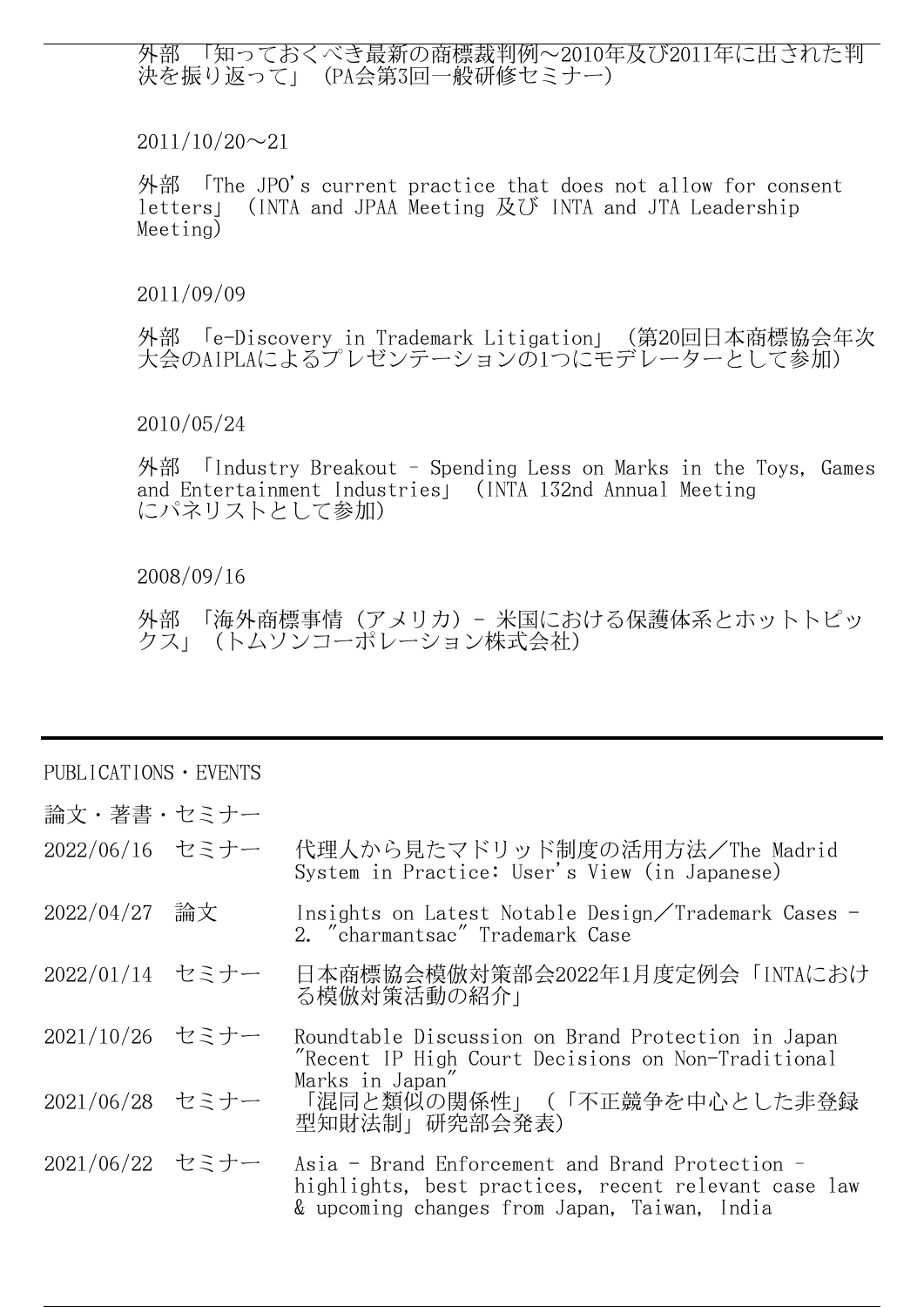| 2021/06/16 セミナー |    | 特許庁・日本商標協会 合同セッション<br>~コンセント制度の導入に向けた課題と展望~                                                                                                        |
|-----------------|----|----------------------------------------------------------------------------------------------------------------------------------------------------|
| 2021/04/30      | 論文 | "Key Changes in Japan IP Law, Act and<br>Practice (1. Design) " and "Insight on Latest Notable<br>Trademark Cases" (by Shunji Sato), "Highlight on |
| 2021/04/07 セミナー |    | Trial and Appeal Board Decisions" (by Haruka Iida)<br>令和の時代のコンセント制度                                                                                |
| 2021/03/02 セミナー |    | 【日本弁理士会】中央知的財産研究所第18回公開フォー<br>ラム「我が国商標法を考えるための5つのテーマ」"令和の                                                                                          |
| 2020/12/31      | 論文 | 時代のコンセント制度"<br>令和の時代のコンセント制度                                                                                                                       |
| 2020/07/10 セミナー |    | 「ミャンマー新商標法の概要」                                                                                                                                     |
| 2020/02/26 セミナー |    | 【セミナー開催中止】TMI総合法律事務所 / JICA<br>ミャンマー事務所 / 株式会社日本経済社共催セミナー「ミ                                                                                        |
| 2020/02/17 セミナー |    | ャンマーの知財・商標対策の最新状況と備えについて」<br>[MIPPA Intellectual Property Seminar in Myanmar /<br>"Basics of Trademark Prosecution" (Shunji SATO) and              |
| 2020/01/31      | 論文 | "Introduction of JPAA" (Koji AKANEGAKUBO) 」<br>「ミャンマー新商標法と既存商標の保護について」(MUFG<br>Global Business Insight Asia & Oceania)                             |
| 2020/01/30 セミナー |    | Strategies for Trademark Protection in Asial                                                                                                       |

Other

**その他の論文/著書/セミナー/講演**

■その他の論文・著書

2016/09

著書 『知的財産判例総覧2014 Ⅱ』 青林書院(編者)

2016/08

著書 『知的財産判例総覧2014 Ⅰ』 青林書院(編者)

2013

論文 「欧州共同体商標の「真正な使用(Genuine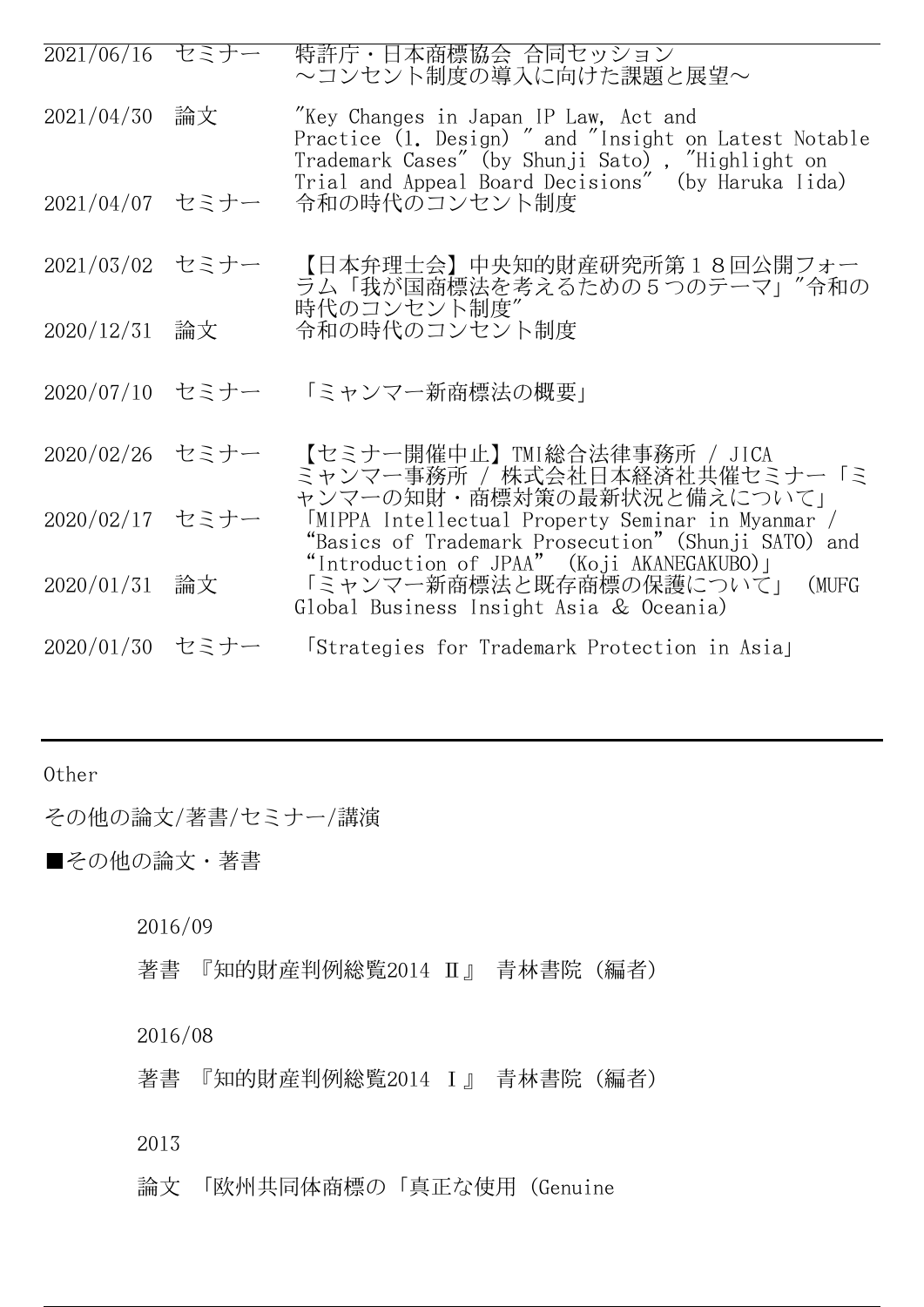Use)」に関する欧州連合司法裁判所ONEL/OMEL判決」 TMI Associates Newsletter Vol.15 (SUMMER 2013)

## 2012

論文 「色彩の商標の保護範囲に関する米第2巡回区連邦控訴裁判所判決(ク リスチャン・ルブタン vs. イヴ・サンローラン)」 TMI Associates Newsletter Vol.13 (AUTUMN 2012)

## 2013/04

論文 「Recent IP High Court Decisions and Appeal/Trial Board Decisions including Opposition Decisions (2) IP High Court and District Court Cases in 2012 where the similarity between like marks and likelihood of confusion was discussed」JTA BULLETIN, Issue No.18(共著)

## 2012/04

論文 「Recent IP High Court Decisions and Appeal/Trial Board Decisions (2) Similarity JTA BULLETIN, Issue No. 17

## 2012

論文 「中国でのOEM生産に関する商標権侵害についての最近の裁判例」 TMI Associates Newsletter Vol.10 (WINTER 2012)

## 2011

『JAPAN BUSINESS LAW REVIEW II (Trademark Law Update)』 アイ・エル・エス出版

## 2011/11

論文 「欧州共同体意匠についての初めての欧州司法裁判所(CJEU)判決~P OG事件~」 ウエストロー・ジャパン株式会社

## 2011

論文 「商標法3条2項に基づく商標権の権利範囲」 パテントVol. 64 No. 8

## 2011/06

論文 「2. Recent IP High Court Decisions and Appeal Board Decisions (2) Similarity」 JTA BULLETIN, Issue No.16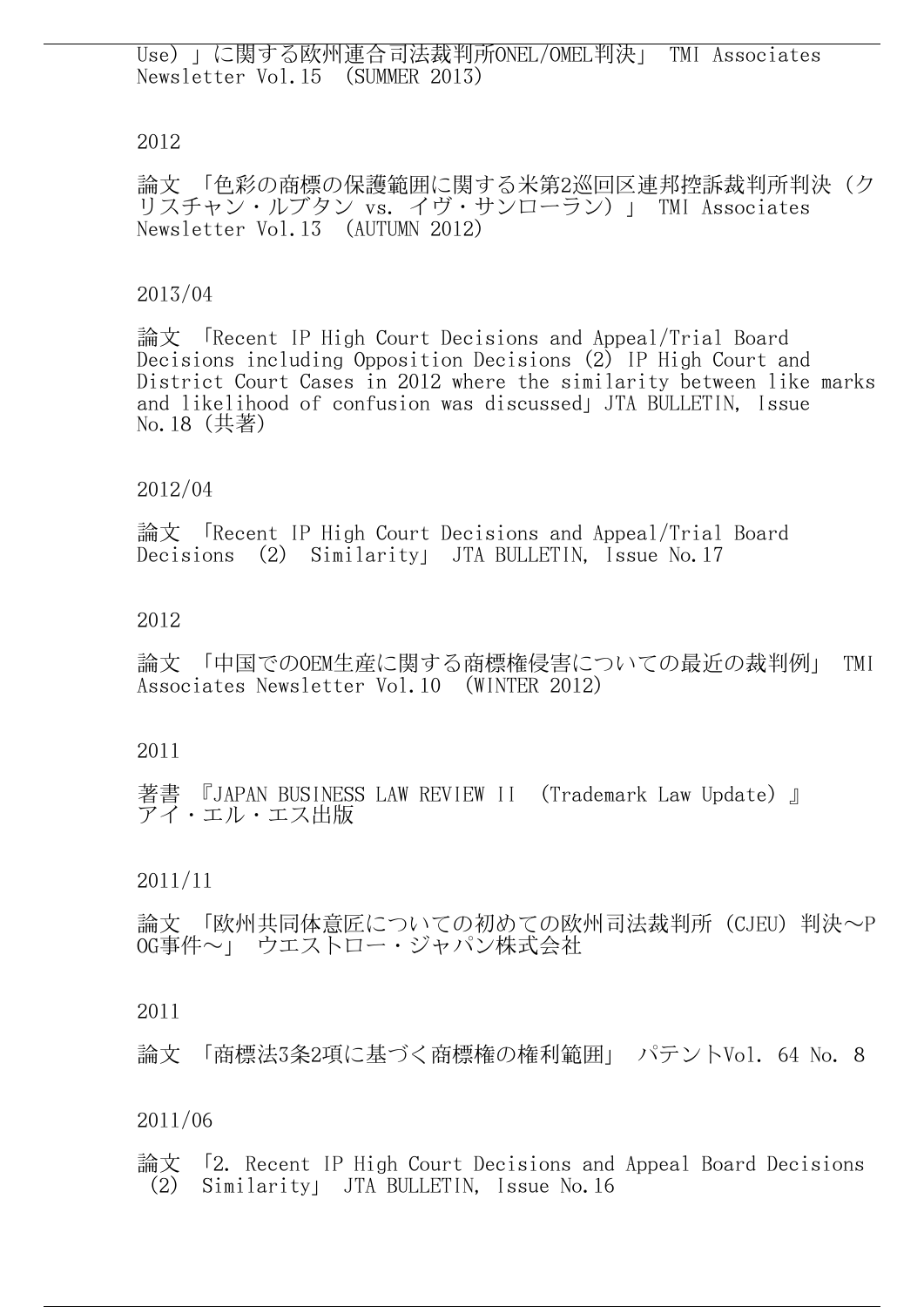## 2011/06

論文 「連邦商標希釈化改正法から5年―希釈化に必要な類似性の程度―」 ウエストロー・ジャパン株式会社

2011

論文 「Non-traditional marks expanding in Japan」 Managing Intellectual Property 2011年2月号

## 2011/01/14

論文

「不使用商標の商標権者が破産している場合の後願排除効の問題について」 TMI Associates Newsletter Vol.6

#### 2010/12

論文 「不使用取消審判の印紙代の適正化について」 ウエストロー・ジャパン株式会社

2010/08

論文

「商標法におけるパロディ許容の可能性~シーサーとプーマの戦い~」 ウエストロー・ジャパン株式会社

#### 2010

著書 『知的財産 プロフェッショナル用語辞典』(TMI総合法律事務所編著) 日経BP社

## 2010/04

論文 「偽ブランド品とネットオークション」 ウエストロー・ジャパン株式会社

2010/01

論文 「2. Recent Decisions by the JPO Board of Appeal (2) Cases where the similarity of marks was discussed | JTA BULLETIN, Issue No.15

2009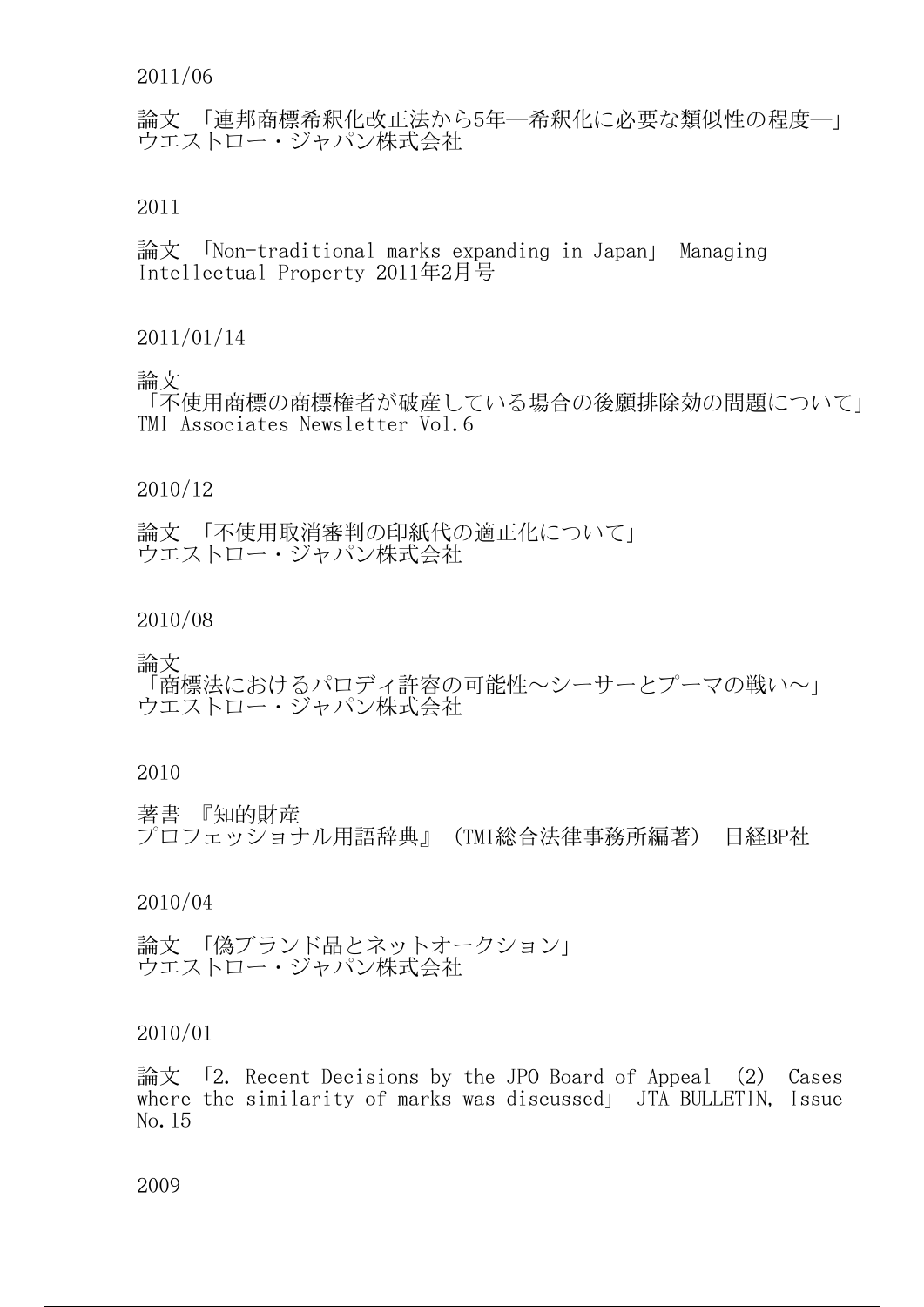著書 『M&Aを成功に導く 知的財産デューデリジェンスの実務』 中央経済社

2008

論文 「米国におけるWell-Known Marks Doctrineについて - 属地主義と周知商標保護の原則 -」 パテントVol. 61 No. 5

2006

論文 「最近の判例から学ぶ商標の適切な取得及び使用」 知財管理 Vol. 56 No. 5

2004/05

論文「PLC Cross-border Handbooks: Intellectual Property 2004/05 (Japan Chapter)」 Practical Law Company

■その他のセミナー・講演

2013/03/13

外部 「2012 Year in Review and Trends for 2013 ~2012年の商標裁判例の概説~」(PA会第5回一般研修セミナー)

 $2012/9/26 \sim 27$ 

Morgan, Lewis & Bockius LLP/TMI総合法律事務所ジョイントセミナー 「製品デザインとオンラインビジネスに関する新たな商機とチャレンジ」

2012/02/22

外部 「知っておくべき最新の商標裁判例~2010年及び2011年に出された判 決を振り返って」(PA会第3回一般研修セミナー)

 $2011/10/20 \sim 21$ 

外部 「The JPO's current practice that does not allow for consent letters」(INTA and JPAA Meeting 及び INTA and JTA Leadership Meeting)

2011/09/09

外部 「e-Discovery in Trademark Litigation」(第20回日本商標協会年次 大会のAIPLAによるプレゼンテーションの1つにモデレーターとして参加)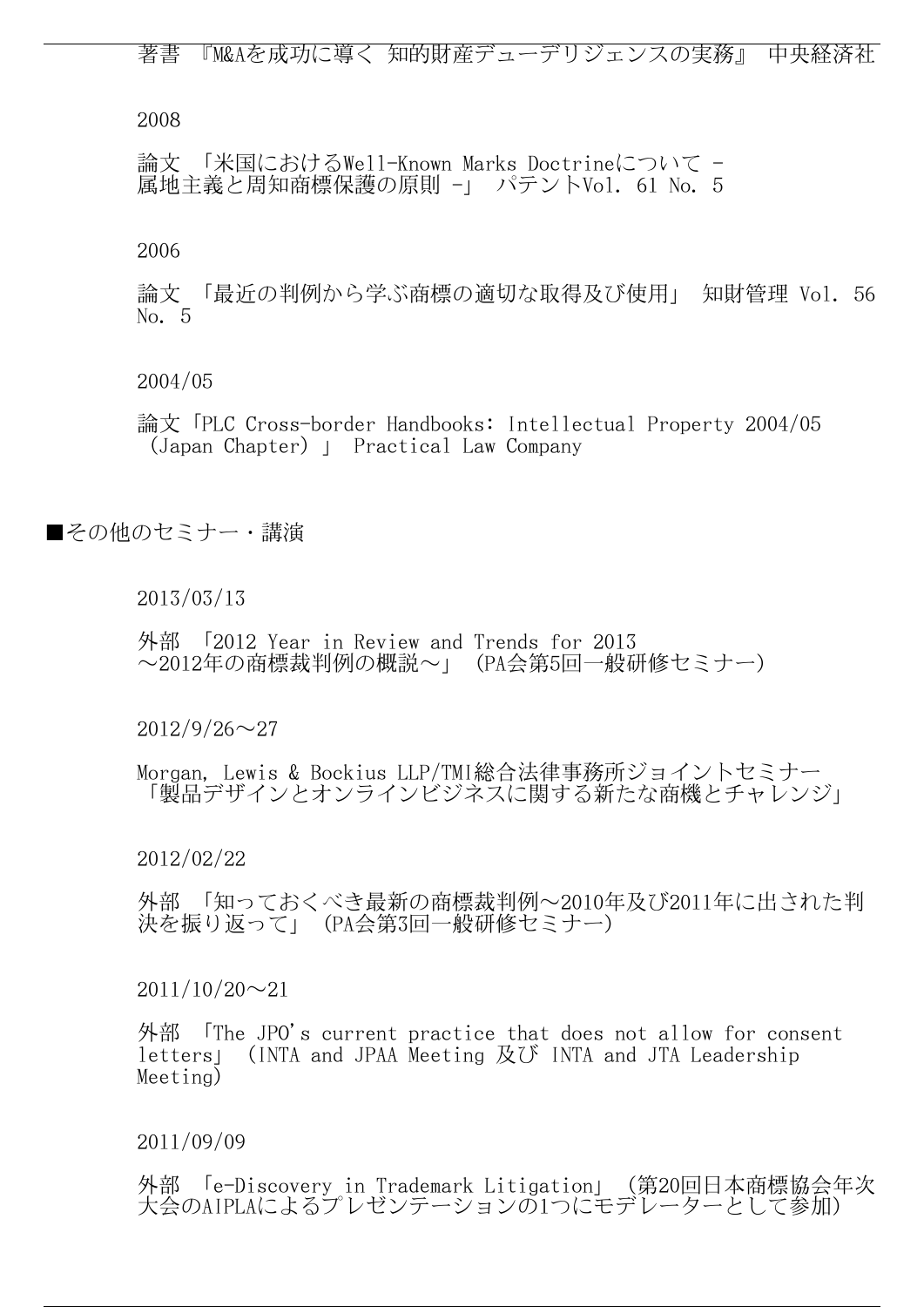2010/05/24

外部 「Industry Breakout – Spending Less on Marks in the Toys, Games and Entertainment Industries」(INTA 132nd Annual Meeting にパネリストとして参加)

2008/09/16

外部 「海外商標事情(アメリカ) - 米国における保護体系とホットトピッ クス」(トムソンコーポレーション株式会社)

**関連する記事コンテンツ**

[ブログ]

【ミャンマー】【商標】2022年初となるミャンマー知的財産権中央委員会の開催

 # ミャンマー # 商標 # ブランド # アジア太平洋 # 東南アジア # 出願 # 模倣品対策 # ブランドマネジメント # 知財戦略支援

[セミナー・イベント] 代理人から見たマドリッド制度の活用方法/The Madrid System in Practice: User's View(in Japanese)

# セミナー # 商標 # ブランドマネジメント

[ブログ] 【ミャンマー】【商標】ミャンマー知財局による代理人向けの研修

 # ミャンマー # 商標 # ブランド # アジア太平洋 # 東南アジア # 出願 # 模倣品対策 # ブランドマネジメント # 知財戦略支援

[ブログ] 【米国】【商標】2022年6月7日以降の商標登録証の電子化

# 商標 # 出願 # 知的財産 # 知財争訟 # 米国 # ブランド # ブランドマネジメント

[ブログ] 【米国】【商標】2020年米国商標近代化法(The Trademark Modernization Act of 2020[TMA])

# 商標 # 出願 # 知的財産 # 知財争訟 # 米国 # ブランド # ブランドマネジメント

[執筆情報] Insights on Latest Notable Design/Trademark Cases - 2. "charmantsac" Trademark Case

# 論文 # 商標 # 知財争訟 # ブランドマネジメント # ブランド

[ニューズレター] Japan Patent & Trademark Update Issue20

 # ニューズレター # 商標 # ブランド # ブランドマネジメント # 意匠 # 特許 # 出願 # 知財争訟 # 知的財産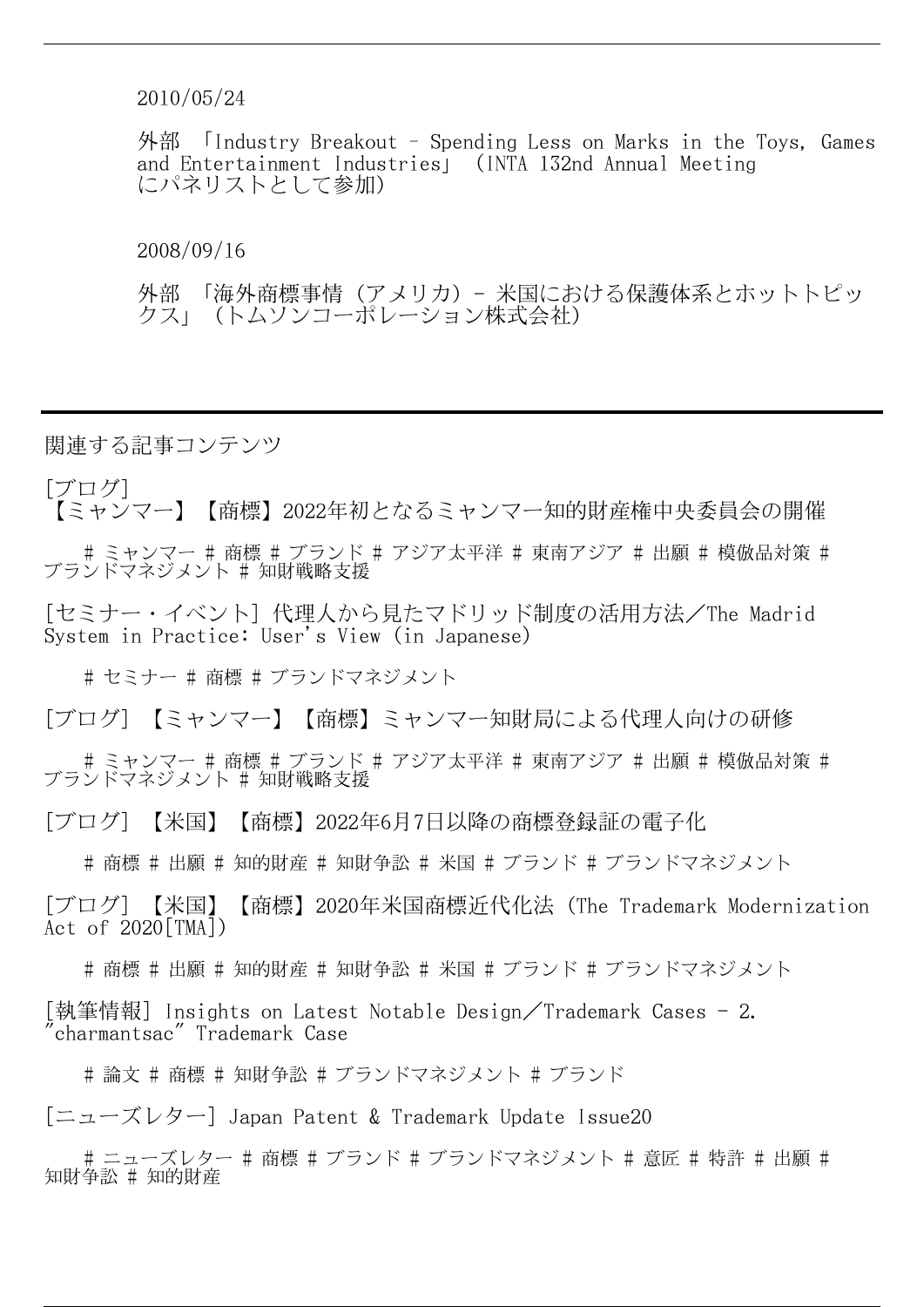[セミナー・イベント] 日本商標協会模倣対策部会2022年1月度定例会「INTAにおける模倣対策活動の紹介」

# セミナー # 商標 # 模倣品対策

[ブログ] 【中国】【商標】『商標審査審理ガイドライン』の改訂及び解説書の公表

# 商標 # 出願 # 知的財産 # 知財争訟 # 中国 # ブランド # ブランドマネジメント

[セミナー・イベント] Roundtable Discussion on Brand Protection in Japan "Recent IP High Court Decisions on Non-Traditional Marks in Japan"

# セミナー # 商標 # 意匠 # 模倣品対策 # ブランドマネジメント

[ブログ] Should I Choose "Opposition" or "Invalidation Action"? [ Japan Trademark & Design Update]

# 商標 # 知的財産 # 出願 # ブランド # ブランドマネジメント

[ニューズレター] Japan Patent & Trademark Update Issue18

# ニューズレター ♯ 商標 ♯ ブランド ♯ ブランドマネジメント ♯ 意匠 ♯ 特許 ♯ 不正競争 ♯ 不正競争防止法 # 出願 # 知財争訟 # 知財戦略支援 # 知的財産 # 知財トランザクション # 知財コンサルティング # 模倣品対策

[セミナー・イベント] 「混同と類似の関係性」(「不正競争を中心とした非登録型 知財法制」研究部会発表)

 # セミナー # 商標 # ブランド # ブランドマネジメント # 不正競争 # 不正競争防止法 # 出願 # 知的財産

[セミナー・イベント] Asia - Brand Enforcement and Brand Protection – highlights, best practices, recent relevant case law & upcoming changes from Japan, Taiwan, India

# 商標 # 不正競争 # 意匠 # 不正競争防止法 # 知財調査・分析 # 模倣品対策 # ブランドマネジメント # ブランド

[セミナー・イベント] 特許庁・日本商標協会 合同セッション ~コンセント制度の導入に向けた課題と展望~

# セミナー # 商標 # ブランド # ブランドマネジメント # 出願 # 知的財産

[執筆情報] "Key Changes in Japan IP Law, Act and Practice (1. Design) " and "Insight on Latest Notable Trademark Cases"(by Shunji Sato), "Highlight on Trial and Appeal Board Decisions" (by Haruka Iida)

 # 論文 # 商標 # ブランド # ブランドマネジメント # 不正競争 # 意匠 # 知財争訟 # 意匠 # 不正競争防止法 # 出願 # 知財戦略支援 # 知的財産

[対談・座談・インタビュー] ミャンマー新商標法下での知財庁グランドオープンに向けた現状と課題

 # 商標 # ブランド # アジア太平洋 # ミャンマー # 東南アジア # 出願 # 模倣品対策 # ブランドマネジメント # 知財戦略支援 # 注目記事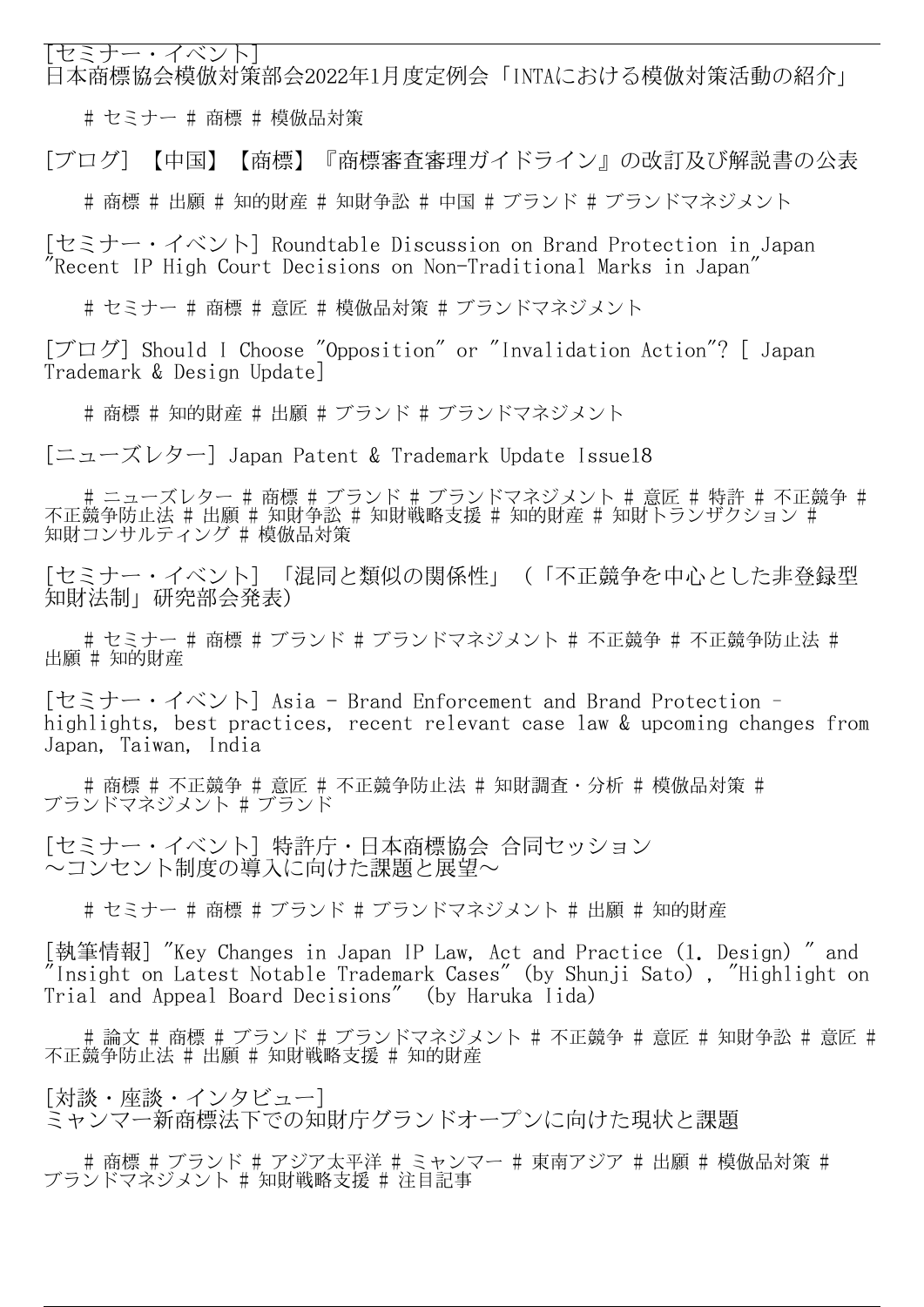[セミナー・イベント] 令和の時代のコンセント制度

# セミナー # 商標 # 出願 # 知的財産 # ブランド # ブランドマネジメント

[セミナー・イベント] 【日本弁理士会】中央知的財産研究所第18回公開フォーラ ム「我が国商標法を考えるための5つのテーマ」"令和の時代のコンセント制度"

# セミナー # 商標 # 出願 # 知的財産 # ブランド # ブランドマネジメント

[執筆情報] 令和の時代のコンセント制度

# 論文 # 商標 # 出願 # 知的財産 # ブランド # ブランドマネジメント

[ブログ] No Single-Color Marks Registered Yet [Japan Trademark / Design Update]

# 商標 # 知的財産 # 出願 # ブランド # ブランドマネジメント

[ニューズレター] Japan Patent & Trademark Update Issue16

# ニューズレター ♯ 商標 ♯ ブランド ♯ ブランドマネジメント ♯ 意匠 ♯ 特許 ♯ 不正競争 ♯ 不正競争防止法 # 出願 # 知財争訟 # 知財戦略支援 # 知的財産 # 知財トランザクション # 知財コンサルティング # 模倣品対策

[ブログ] First GUI / Building / Interior Designs Published [ Japan Trademark / Design Update ]

# 知的財産 # 意匠 # 出願 # ブランド # ブランドマネジメント

[ブログ] 【ミャンマー】【商標】ミャンマー新商標法に基づく優先登録出願開始(T MIは、ミャンマー知財庁指定の商標出願代理人に指定されました。)

 # ミャンマー # 商標 # ブランド # アジア太平洋 # 東南アジア # 出願 # 模倣品対策 # ブランドマネジメント

[ブログ] 【ミャンマー】【商標】新型コロナによる現行制度(新商標法施行前)の 登録所(ORD)での登録申請の受付停止について

 # ミャンマー # 商標 # ブランド # アジア太平洋 # 東南アジア # 出願 # 模倣品対策 # ブランドマネジメント

[ブログ] 【ミャンマー】【商標】ミャンマー新商標法の優先登録の開始(ミャンマ ー知財庁のソフトオープン)について

 # ミャンマー # 商標 # ブランド # アジア太平洋 # 東南アジア # 出願 # 模倣品対策 # ブランドマネジメント

[セミナー・イベント] 「ミャンマー新商標法の概要」

# 外部セミナー ♯ 商標 ♯ ブランド ♯ アジア太平洋 ♯ ミャンマー ♯ 東南アジア ♯ 出願 ♯ 模倣品対策 # ブランドマネジメント # 知財戦略支援

[セミナー・イベント] 【セミナー開催中止】TMI総合法律事務所 / JICA ミャンマー事務所 / 株式会社日本経済社共催セミナー「ミャンマーの知財・商標対 策の最新状況と備えについて」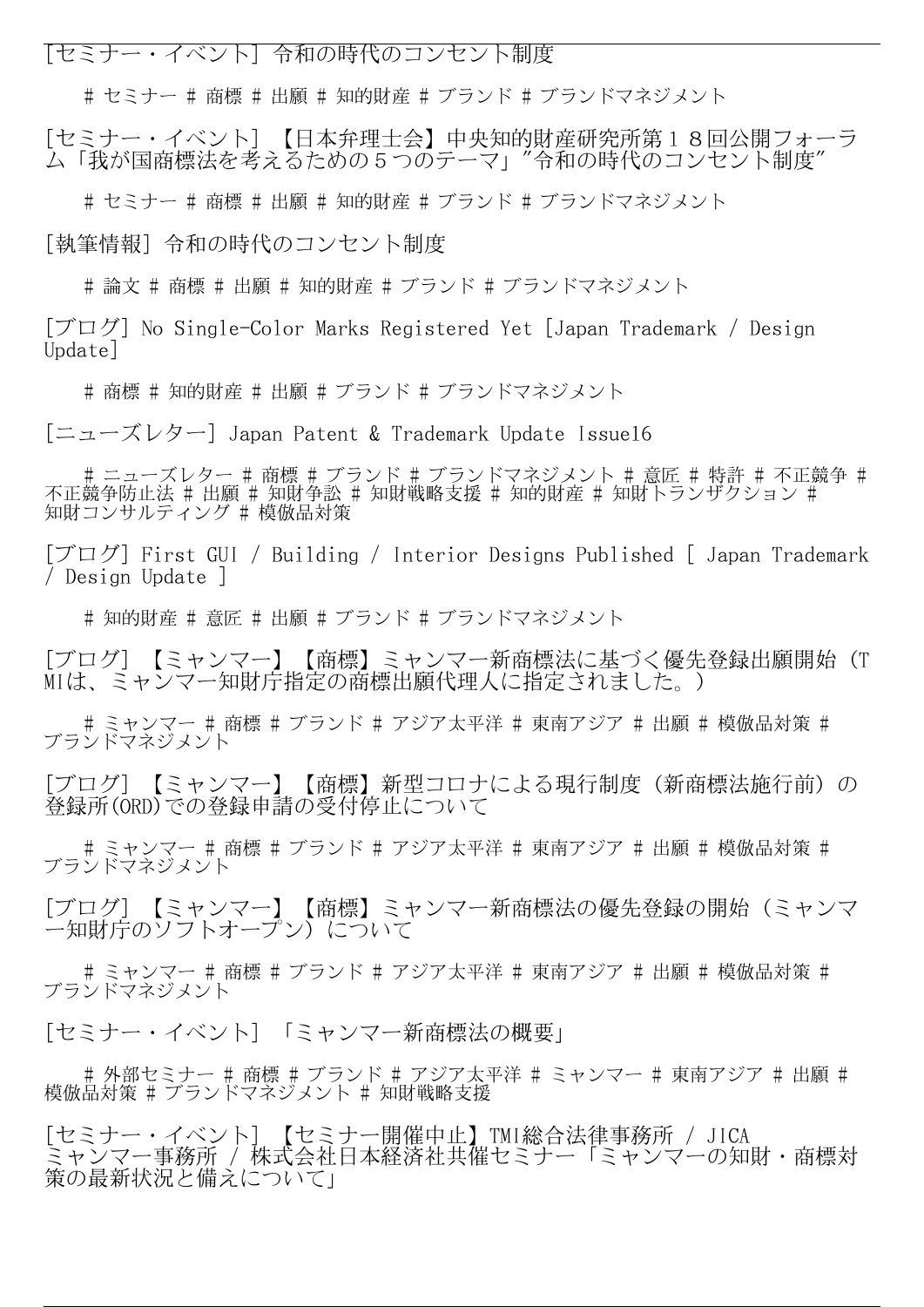# TMI主催・共催セミナー # 商標 # ブランド # アジア太平洋 # ミャンマー # 東南アジア # 出願 # 模倣品対策 # ブランドマネジメント # 知財戦略支援

[セミナー・イベント] 「MIPPA Intellectual Property Seminar in Myanmar / "Basics of Trademark Prosecution"(Shunji SATO) and "Introduction of JPAA" (Koji AKANEGAKUBO)」

# 外部セミナー ♯ 商標 ♯ ブランド ♯ アジア太平洋 ♯ ミャンマー ♯ 東南アジア ♯ 出願 ♯ 模倣品対策 # ブランドマネジメント # 知財戦略支援

[執筆情報] 「ミャンマー新商標法と既存商標の保護について」(MUFG Global Business Insight Asia & Oceania)

 # 論文 # 商標 # ブランド # アジア太平洋 # ミャンマー # 東南アジア # 出願 # 模倣品対策 # ブランドマネジメント # 知財戦略支援

[セミナー・イベント] 「Strategies for Trademark Protection in Asia」

# 外部セミナー ♯ 商標 ♯ ブランド ♯ ブランドマネジメント ♯ 意匠 ♯ 知財争訟 ♯ 知財戦略支援 # 知的財産 # 知財コンサルティング # 模倣品対策 # アジア太平洋 # 東南アジア # 中国

[ニューズレター] 「Japan Patent & Trademark Update Issue 14」

# ニューズレター ♯ 商標 ♯ ブランド ♯ ブランドマネジメント ♯ 意匠 ♯ 特許 ♯ 不正競争 ♯ 不正競争防止法 # 出願 # 知財争訟 # 知財戦略支援 # 知的財産 # 知財トランザクション # 知財コンサルティング # 模倣品対策

[ニューズレター] 「Japan Patent & Trademark Update Issue 11」

# ニューズレター ♯ 商標 ♯ ブランド ♯ ブランドマネジメント ♯ 意匠 ♯ 特許 ♯ 不正競争 ♯ 不正競争防止法 # 出願 # 知財争訟 # 知財戦略支援 # 知的財産 # 知財トランザクション # 知財コンサルティング # 模倣品対策

[ニューズレター] 「Japan Patent & Trademark Update Issue 10」

 # ニューズレター # 商標 # ブランド # ブランドマネジメント # 意匠 # 特許 # 不正競争 # 不正競争防止法 # 出願 # 知財争訟 # 知財戦略支援 # 知的財産 # 知財トランザクション # 知財コンサルティング # 模倣品対策

[ニューズレター] 「Japan Patent & Trademark Update Issue 9」

# ニューズレター ♯ 商標 ♯ ブランド ♯ ブランドマネジメント ♯ 意匠 ♯ 特許 ♯ 不正競争 ♯ 不正競争防止法 # 出願 # 知財争訟 # 知財戦略支援 # 知的財産 # 知財トランザクション # 知財コンサルティング # 模倣品対策

[ニューズレター] 「Japan Patent & Trademark Update Issue 8」

# ニューズレター ♯ 商標 ♯ ブランド ♯ ブランドマネジメント ♯ 意匠 ♯ 特許 ♯ 不正競争 ♯ 不正競争防止法 # 出願 # 知財争訟 # 知財戦略支援 # 知的財産 # 知財トランザクション # 知財コンサルティング # 模倣品対策 # Fintech(暗号資産、資金決済、クラウドファンディング他)

[ニューズレター] 「Japan Patent & Trademark Update Issue 5」

 # ニューズレター # 商標 # ブランド # ブランドマネジメント # 意匠 # 特許 # 不正競争 # 不正競争防止法 # 出願 # 知財争訟 # 知財戦略支援 # 知的財産 # 知財トランザクション # 知財コンサルティング # 模倣品対策